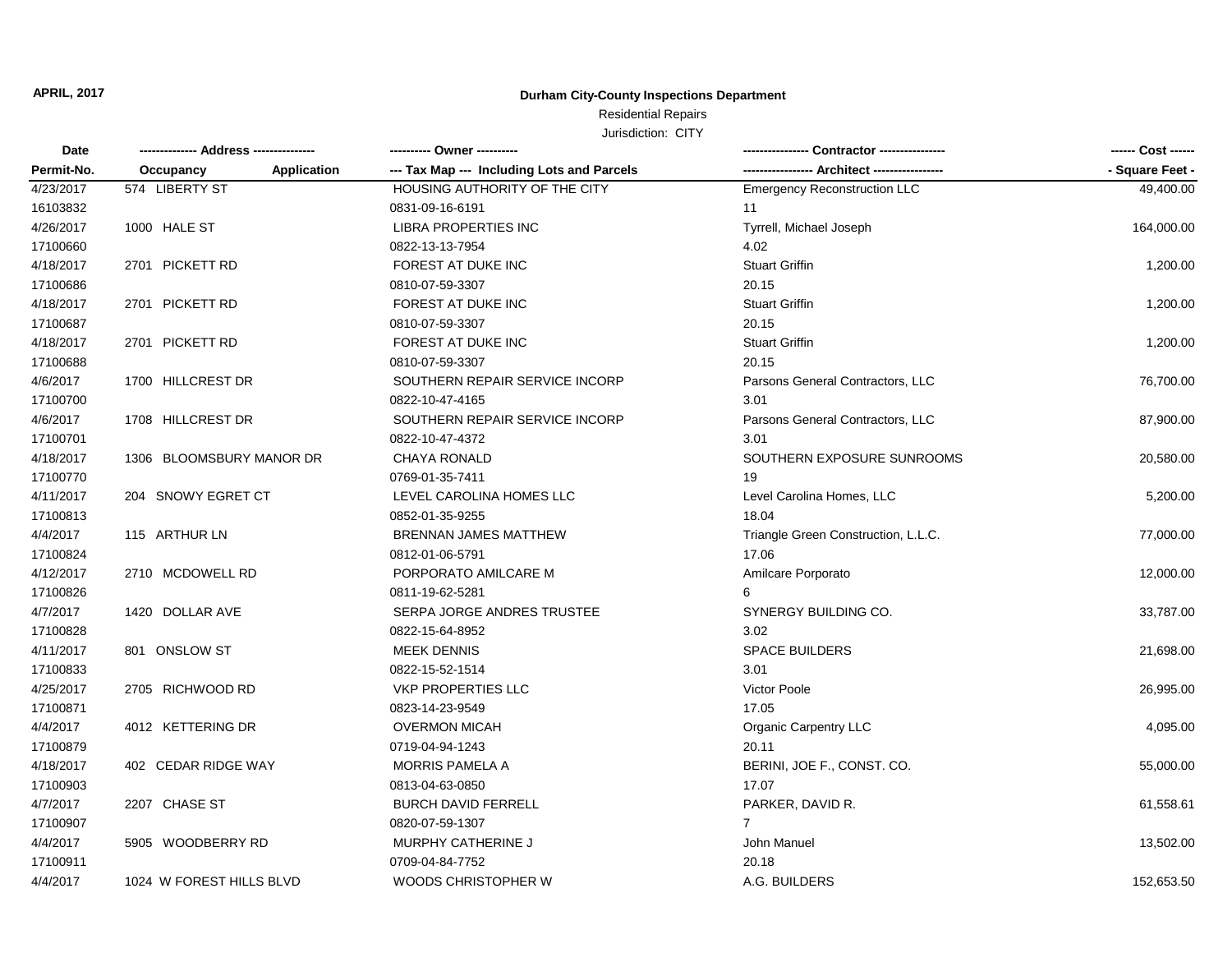## **Durham City-County Inspections Department**

## Residential Repairs Jurisdiction: CITY

| Date       |                     |                    | ---------- Owner ----------                |                                                  | ------ Cost ------ |
|------------|---------------------|--------------------|--------------------------------------------|--------------------------------------------------|--------------------|
| Permit-No. | Occupancy           | <b>Application</b> | --- Tax Map --- Including Lots and Parcels |                                                  | - Square Feet -    |
| 17100915   |                     |                    | 0821-18-42-7538                            | $\overline{7}$                                   |                    |
| 4/12/2017  | 411 CAROLINA CIR    |                    | UHL TAMMY L                                | A.G. BUILDERS                                    | 152,509.30         |
| 17100916   |                     |                    | 0821-19-61-4521                            | $\overline{7}$                                   |                    |
| 4/27/2017  | 4700 GUARDIAN DR    |                    | ASHFORD DURHAM I LLC                       | WESTLAKE CONSTRUCTION SERVICES L.L.C.            | 146,556.00         |
| 17100918   |                     |                    | 0747-02-59-4718                            | 20.14                                            |                    |
| 4/6/2017   | 801 ENGLEWOOD AVE   |                    | <b>CHESTON JAMES</b>                       | Sierra Structures, Inc.                          | 10,450.00          |
| 17100921   |                     |                    | 0822-16-84-2464                            | 3.02                                             |                    |
| 4/18/2017  | 410 EXCALIBUR DR    |                    | <b>GAO YULI</b>                            | CW of Raleigh/Durham LLC - Champion Window Co of | 24,201.00          |
| 17100925   |                     |                    | 0757-01-09-4441                            | 20.14                                            |                    |
| 4/4/2017   | 2811 REYNOLDA CIR   |                    | <b>HODGES KENNETH E</b>                    | KINGSFORD HOME IMPROVEMENT                       | 6,995.91           |
| 17100935   |                     |                    | 0814-04-84-4169                            | 17.07                                            |                    |
| 4/18/2017  | 1132 WOODBURN RD    |                    | <b>BUCKLEY STEPHEN GERARD</b>              | A.G. BUILDERS                                    | 70,544.14          |
| 17100937   |                     |                    | 0811-20-72-7161                            | 6                                                |                    |
| 4/23/2017  | 320 MONMOUTH AVE    |                    | WARREN LOUISA BINSTOCK                     | Hylton Daniel Properties, LLC.                   | 90,000.00          |
| 17100957   |                     |                    | 0822-20-91-4413                            | $\overline{2}$                                   |                    |
| 4/12/2017  | 2929 SPARGER RD     |                    | <b>LASSITER JOYCE B</b>                    | Joyce B. Lassiter                                | 2,400.00           |
| 17100973   |                     |                    | 0803-02-56-1973.SPL                        | 17.07                                            |                    |
| 4/12/2017  | 915 N ELIZABETH ST  |                    | EQUITY TRUST CO CUSTODIAN FBO              | <b>MITAL PATEL</b>                               | 2,000.00           |
| 17101003   |                     |                    | 0831-05-29-3348                            | 9                                                |                    |
| 4/6/2017   | 2001 E MAIN ST      |                    | BLACKWOOD JOHN C                           | Durham Building Company, LLC                     | 1,000.00           |
| 17101017   |                     |                    | 0831-15-53-7893                            | 10.01                                            |                    |
| 4/7/2017   | 2525 LANIER PL      |                    | CHAPMAN ROBERT L III                       | Robert Chapman                                   | 15,000.00          |
| 17101029   |                     |                    | 0811-01-05-5430                            | 20.17                                            |                    |
| 4/11/2017  | 2701 OLD SUGAR RD   |                    | <b>REBECK ANN C</b>                        | Halcon                                           | 21,335.00          |
| 17101046   |                     |                    | 0810-12-85-7214                            | 20.07                                            |                    |
| 4/3/2017   | 2426 TRYON RD       |                    | DOWNER JOANNA                              | CUSTOM QUALITY CARPENTRY LLC.                    | 120,144.00         |
| 17101048   |                     |                    | 0811-13-02-8708                            | 20.17                                            |                    |
| 4/24/2017  | 3920 SOMERSET DR    |                    | <b>KNIGHT JOY TAYLOR</b>                   | CUSTOM QUALITY CARPENTRY LLC.                    | 70,000.00          |
| 17101049   |                     |                    | 0719-01-48-2278                            | 20.08                                            |                    |
| 4/3/2017   | 2301 CHAUTAUQUA AVE |                    | PARKER DEBRA O                             | Debra O. Parker                                  | 14,000.00          |
| 17101057   |                     |                    | 0820-08-88-0541                            | 13.03                                            |                    |
| 4/6/2017   | 206 DACIAN AVE      |                    | ROBERTS AMANDA                             | <b>Rick Morgan</b>                               | 1,000.00           |
| 17101059   |                     |                    | 0832-17-01-5860                            | $\overline{2}$                                   |                    |
| 4/12/2017  | 46 GREEN MILL LN    |                    | KHO SHERRY C                               | CORE HOME SOLUTIONS, INC.                        | 31,800.00          |
| 17101060   |                     |                    | 0810-16-72-7586                            | 20.07                                            |                    |
| 4/6/2017   | 206 DACIAN AVE      |                    | ROBERTS AMANDA                             | CRABTREE, GAIL                                   | 232,000.00         |
| 17101073   |                     |                    | 0832-17-01-5860                            | $\overline{2}$                                   |                    |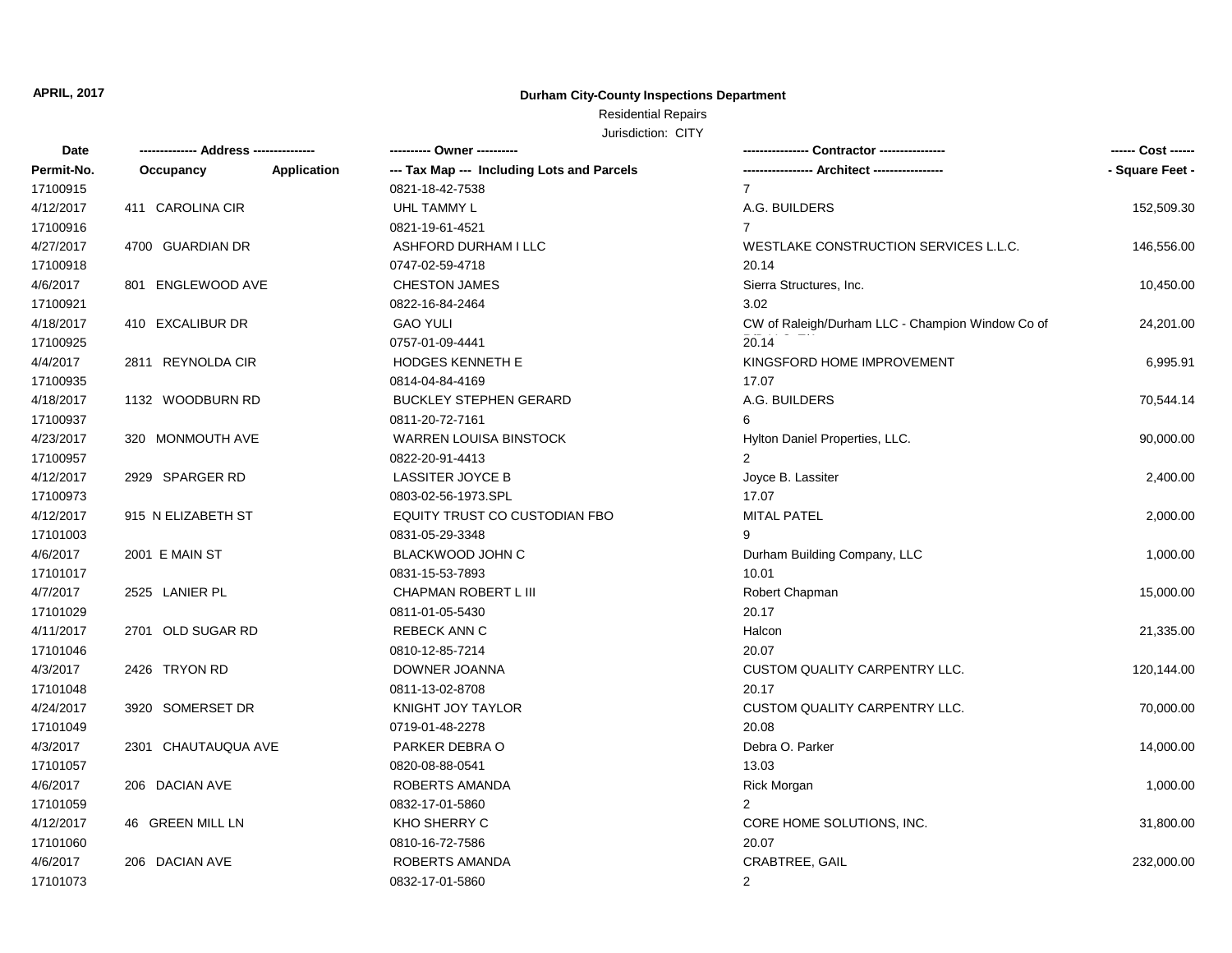## **Durham City-County Inspections Department**

# Residential Repairs Jurisdiction: CITY

| Date       |                                 | ---------- Owner ----------                |                                                           | ------ Cost ------ |
|------------|---------------------------------|--------------------------------------------|-----------------------------------------------------------|--------------------|
| Permit-No. | <b>Application</b><br>Occupancy | --- Tax Map --- Including Lots and Parcels |                                                           | - Square Feet -    |
| 4/4/2017   | 4528 MALVERN RD                 | POPE HARRY RAY                             | West River Construction, LLC                              | 56,607.00          |
| 17101079   |                                 | 0719-03-22-2605                            | 20.08                                                     |                    |
| 4/7/2017   | 1026 BRANWELL DR                | MULDOWNEY JAMES J TRUSTEE                  | MK STICKBUILDERS LLC                                      | 3,460.00           |
| 17101080   |                                 | 0758-03-12-5029                            | 20.14                                                     |                    |
| 4/18/2017  | 1510 RUFFIN ST                  | LEVERENZ BRANDON J                         | <b>Wake Manor Restoration LLC</b>                         | 20,000.00          |
| 17101090   |                                 | 0822-16-84-7594                            | 3.02                                                      |                    |
| 4/6/2017   | 708 E FOREST HILLS BLVD         | <b>HUGHES JEFFREY A</b>                    | ROBERTS, DAVID WALTER                                     | 111,896.00         |
| 17101091   |                                 | 0821-19-61-9968                            | $\overline{7}$                                            |                    |
| 4/6/2017   | 8 BLUE BOTTLE LN                | LINK SHACHAR N                             | ROBERTS, DAVID WALTER                                     | 126,123.00         |
| 17101092   |                                 | 0801-03-23-0079                            | 20.17                                                     |                    |
| 4/6/2017   | 1002 FARGO ST                   | MF DEVELOPMENT LLC                         | <b>Under Market Property</b>                              | 1,000.00           |
| 17101093   |                                 | 0821-15-73-3128                            | 12.01                                                     |                    |
| 4/18/2017  | 855 SEDGEFIELD ST               | MCCARTHY HENRY M                           | KRICHCO CONSTRUCTION, INC.                                | 125,000.00         |
| 17101094   |                                 | 0822-14-43-4029                            | 3.01                                                      |                    |
| 4/17/2017  | 3905 GARRETT RD                 | <b>WHALEN KEVIN HO</b>                     | Kevin Whalen                                              | 80,602.00          |
| 17101109   |                                 | 0800-02-77-0217                            | 20.17                                                     |                    |
| 4/11/2017  | 129 ROSEDALE CREEK DR           | <b>BREWER JAMES C</b>                      | SOUTHERN EXPOSURE SUNROOMS                                | 17,199.00          |
| 17101112   |                                 | 0769-03-32-7228                            | 19                                                        |                    |
| 4/25/2017  | 112 W TRINITY AVE               | HOWER CHRISTINA JEAN                       | Tyrrell, Michael Joseph                                   | 19,009.00          |
| 17101125   |                                 | 0832-17-11-0010                            |                                                           |                    |
| 4/11/2017  | 212 CURRITUCK LN                | SIMON DANIEL J CO-TRUSTEE                  | SOUTHERN EXPOSURE SUNROOMS                                | 12,880.00          |
| 17101128   |                                 | 0769-01-26-9528                            | 19                                                        |                    |
| 4/7/2017   | 1404 HALLEY ST                  | FBV DEVELOPMENT INC                        | Samuel S. Floyd                                           | 29,999.00          |
| 17101130   |                                 | 0821-10-35-5103                            | 5                                                         |                    |
| 4/18/2017  | 2125 CHAPEL HILL RD             | <b>MURRAY TIMOTHY</b>                      | Peter Thorn Builders - Construction Supervision Inc., T/A | 24,903.00          |
| 17101131   |                                 | 0821-13-03-9203                            | 6                                                         |                    |
| 4/20/2017  | 2311 HART ST                    | <b>ERIKSEN KENNETH M</b>                   | Turnlight Partners Ltd.                                   | 5,500.00           |
| 17101138   |                                 | 0831-15-73-2393                            | 10.01                                                     |                    |
| 4/4/2017   | 1512 MEADSTON DR                | JONES JEFFREY A                            | FS, LLC                                                   | 2,800.00           |
| 17101145   |                                 | 0835-04-50-6437                            | 16.01                                                     |                    |
| 4/4/2017   | 2303 PERSHING ST                | <b>MAJESTIC CATHERINE</b>                  | DLT Construction & Demolition Company, LLC                | 1,000.00           |
| 17101146   |                                 | 0822-09-06-5389                            | 4.01                                                      |                    |
| 4/6/2017   | 315 BRANDERMILL DR              | SEIF-NARAGHI SONYA                         | <b>Organic Carpentry LLC</b>                              | 20,000.00          |
| 17101158   |                                 | 0729-03-13-9342                            | 20.11                                                     |                    |
| 4/11/2017  | 4502 ALDERBROOK LN              | PRIBAC LEAH M                              | <b>BUD MATTHEWS SERVICE SPECIALIST INC</b>                | 12,000.00          |
| 17101160   |                                 | 0729-01-07-4381                            | 20.11                                                     |                    |
| 4/19/2017  | 5604 OLD WELL ST                | <b>SNIPES KENNETH</b>                      | CW of Raleigh/Durham LLC - Champion Window Co of          | 11,737.00          |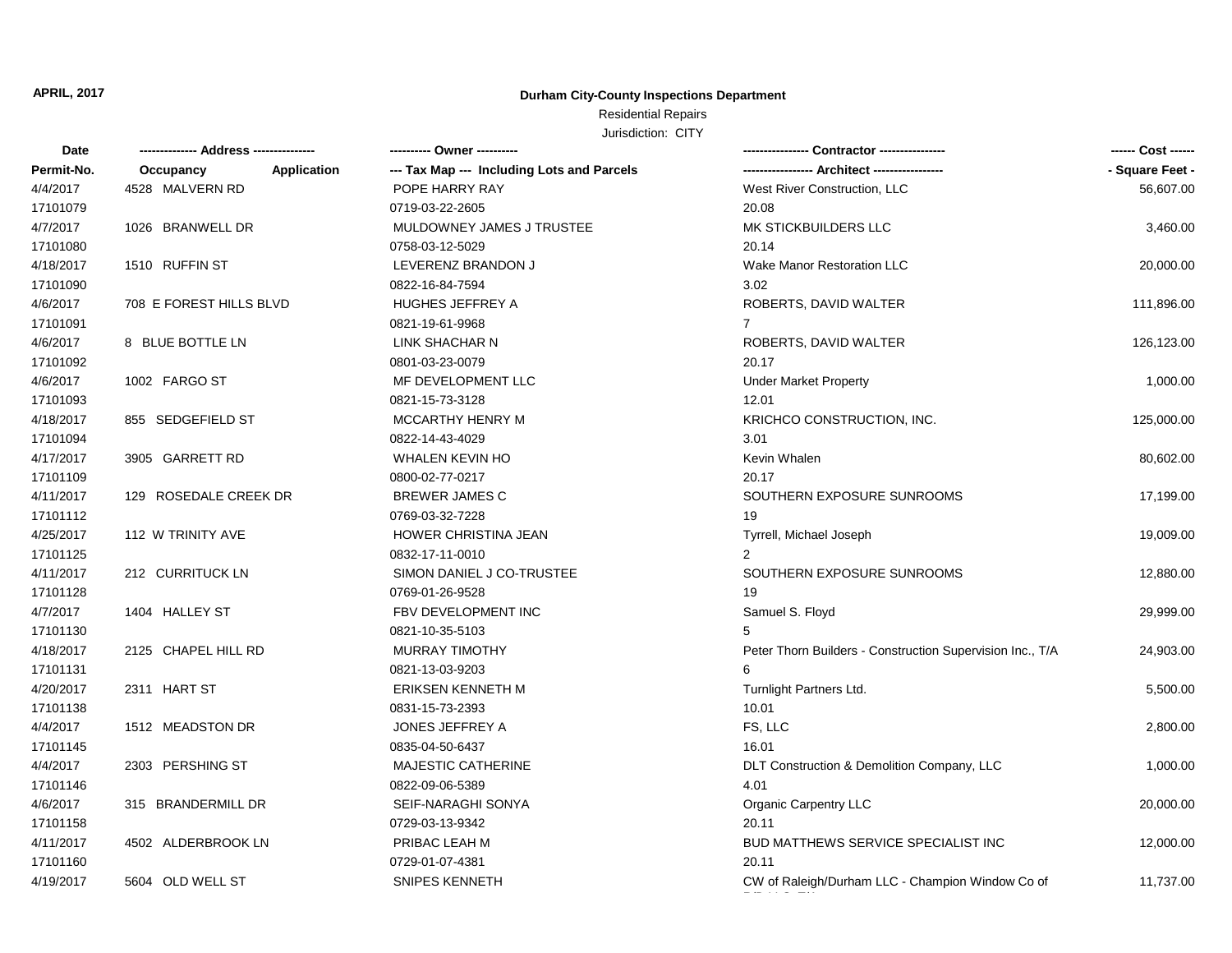## **Durham City-County Inspections Department**

# Residential Repairs

| Date       | -------------- Address --------------- |             |                                            |                                         | ------ Cost ------ |
|------------|----------------------------------------|-------------|--------------------------------------------|-----------------------------------------|--------------------|
| Permit-No. | Occupancy                              | Application | --- Tax Map --- Including Lots and Parcels |                                         | - Square Feet -    |
| 17101184   |                                        |             | 0824-04-94-6978                            | 17.08                                   |                    |
| 4/5/2017   | 222 E MARKHAM AVE                      |             | WARD BRENDAN J                             | Hershberger, Todd Brindley              | 65,000.00          |
| 17101185   |                                        |             | 0832-14-22-7609                            | $\overline{2}$                          |                    |
| 4/12/2017  | 2600 CAMELLIA DR                       |             | CRYSTAL VILLAGE APARTMENTS I               | Gopro Restoration, Inc.                 | 8,500.00           |
| 17101186   |                                        |             | 0823-09-06-2199                            | 17.11                                   |                    |
| 4/7/2017   | 105 W MAYNARD AVE                      |             | SUGGS JAMES R JR                           | Pete Zselecsky                          | 3,400.00           |
| 17101188   |                                        |             | 0832-05-18-8626                            | 1.02                                    |                    |
| 4/20/2017  | 312 N BUCHANAN BLVD                    |             | WHEATLAND-312 LLC THE                      | Enpuricon, Inc.                         | 115,000.00         |
| 17101195   |                                        |             | 0822-19-60-0824                            | 3.02                                    |                    |
| 4/7/2017   | 3720 LUCKNAM LN                        |             | PARKER MARIA                               | <b>CUSTOM QUALITY CARPENTRY LLC.</b>    | 29,640.00          |
| 17101200   |                                        |             | 0719-03-33-1954                            | 20.08                                   |                    |
| 4/7/2017   | 4614 MOORES CREEK RD                   |             | LEE WALTER T TRUSTEE                       | David Johnson                           | 4,500.00           |
| 17101202   |                                        |             | 0802-02-67-9632                            | 17.06                                   |                    |
| 4/7/2017   | 6914 FALCONBRIDGE RD                   |             | <b>INGLIS HELEN ANN</b>                    | Gary Schmoock                           | 21,070.00          |
| 17101205   |                                        |             | 0708-03-33-0934                            | 20.12                                   |                    |
| 4/11/2017  | 3430 LOCHNORA PKWY                     |             | <b>KENDALL BLAIR</b>                       | Mr. Handyman of Western Wake County     | 9,000.00           |
| 17101207   |                                        |             | 0801-04-53-6340                            | 20.17                                   |                    |
| 4/27/2017  | 1603 CREIGHTON HALL WAY                |             | <b>HEDBERG ERIK L</b>                      | Jose Guzman                             | 17,200.00          |
| 17101208   |                                        |             | 0850-03-11-2465                            | 18.05                                   |                    |
| 4/19/2017  | 3909 STERLING RIDGE LN                 |             | YORKERY BERKELEY                           | <b>CLASSIC STRUCTURES</b>               | 40,860.00          |
| 17101209   |                                        |             | 0709-02-97-6391                            | 20.18                                   |                    |
| 4/27/2017  | 1903 REDDING LN                        |             | <b>DUBOIS STEVEN D</b>                     | Ana Dubois                              | 5,250.00           |
| 17101210   |                                        |             | 0814-02-69-3029                            | 16.04                                   |                    |
| 4/11/2017  | 2819 WYETH AVE                         |             | EQUITY TRUST CO MARTIN I JARVI             | <b>Nelson Fuentes</b>                   | 17,000.00          |
| 17101223   |                                        |             | 0820-11-66-5391                            | 13.04                                   |                    |
| 4/25/2017  | 4011 BRISTOL RD                        |             | MEYER PRUDENCE SIMSON                      | King Construction Co., Inc., William C. | 18,000.00          |
| 17101231   |                                        |             | 0719-02-46-9864                            | 20.08                                   |                    |
| 4/11/2017  | 3324 WAKE FOREST HWY                   |             | RIVER OF JOY WORSHIP CENTER                | Holcomb Demolition, Inc., Cecil         | 1,000.00           |
| 17101232   |                                        |             | 0841-03-92-8439                            | 18.04                                   |                    |
| 4/11/2017  | 9 HOWLETT PL                           |             | <b>EDWARDS CHRISTIAN</b>                   | SGS CONTRACTING, LLC.                   | 35,000.00          |
| 17101233   |                                        |             | 0841-13-24-3558                            | 18.02                                   |                    |
| 4/12/2017  | 6101 CHESDEN DR                        |             | SHAW CHRISTOPHER A                         | KINGSFORD HOME IMPROVEMENT              | 33,323.00          |
| 17101245   |                                        |             | 0728-01-49-0287                            | 20.12                                   |                    |
| 4/12/2017  | 4003 KISMET DR                         |             | <b>CHOTAS HARRELL G</b>                    | LEE PATTERSON                           | 10,000.00          |
| 17101249   |                                        |             | 0812-01-05-8380                            | 17.06                                   |                    |
| 4/11/2017  | 924 ALABAMA AVE                        |             | <b>MACUK SUZANNE</b>                       | <b>Advanced Structural Repair</b>       | 21,197.00          |
| 17101250   |                                        |             | 0822-13-03-5865                            | 4.02                                    |                    |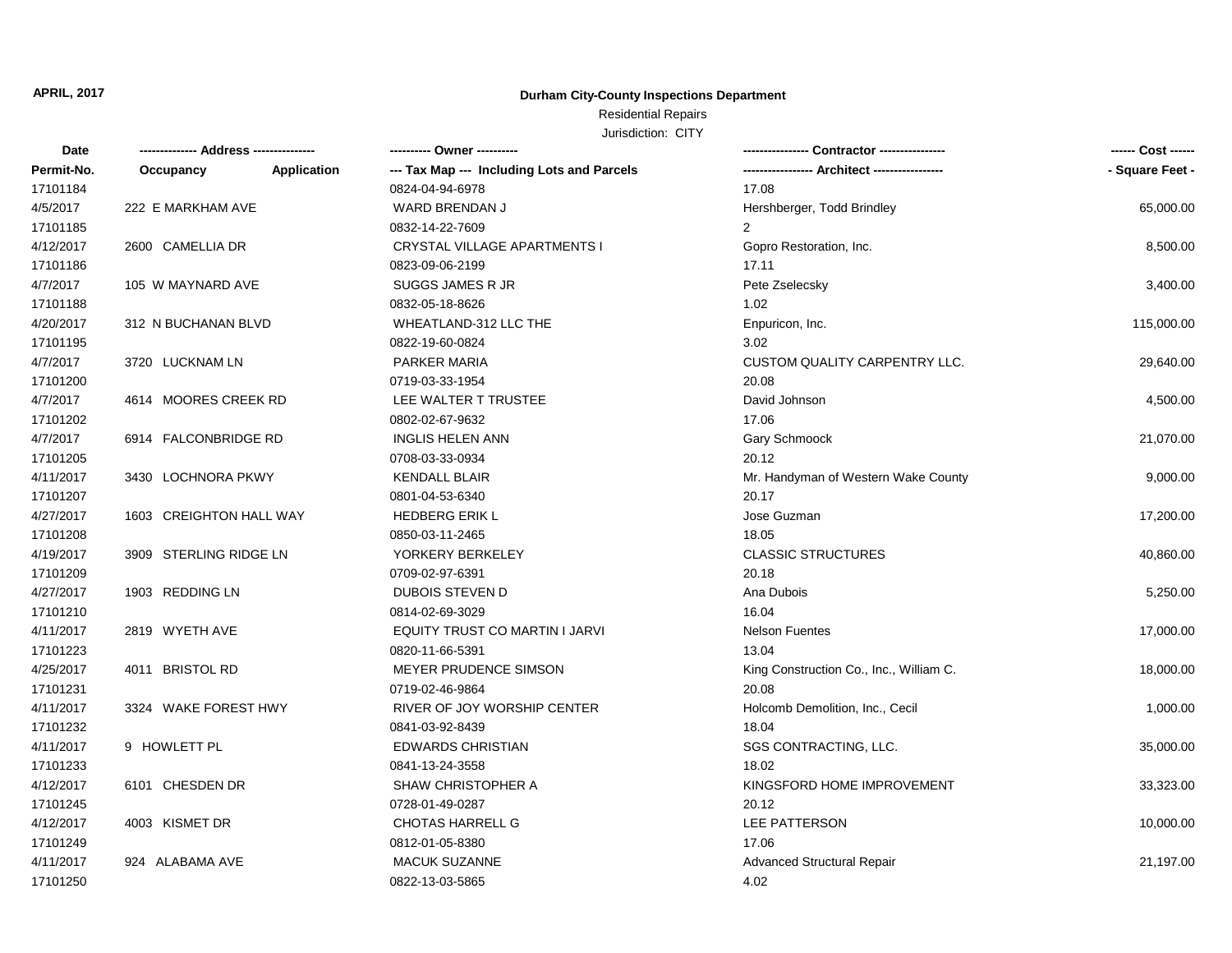#### **Durham City-County Inspections Department**

#### Residential Repairs Jurisdiction: CITY

**Date Occupancy -------------- Address --------------- ---------- Owner ---------- ---------------- Contractor ---------------- ------ Cost ------ Permit-No. Application --- Tax Map --- Including Lots and Parcels ----------------- Architect ----------------- - Square Feet -** 17101319 0759-01-06-1140 18.05 4/18/2017 4418 COTTENDALE DR BRILEY KIMBERLY WALTER ROOM RON Weber Ron Weber 13,000.00 17101317 0823-11-66-8261 17.10 4/18/2017 3509 DUKE HOMESTEAD RD WEIR SCOTT A SEARS HOME IMPROVEMENT PRODUCTS, INC. 10,293.00 17101316 0832-17-10-8528 2 4/20/2017 1216 N ROXBORO ST DURHAM INTERFAITH HOSPITALITY Leslie Jackson 50,000.00 17101309 0811-19-51-3627 6 4/19/2017 2739 MONTGOMERY ST ROSS TIMOTHY A THE MAPLEWOOD BUILDING CO., LLC. 102,786.00 17101302 0719-04-73-6638 20.11 4/25/2017 5200 LONGWOOD DR BUCHNER LAUREN WATTS HUGHES CONTRACTING INC 20,594.00 17101294 0811-18-42-5162 6 4/12/2017 8 HEATH PL BALDRIDGE JACOB D FOX GENERAL CONTRACTING 161,239.00 17101291 0801-03-43-1557 20.17 4/25/2017 11 ALTMONT CT VERNE KERRY ROBERT Sierra Structures, Inc. 11,608.00 17101289 0814-01-45-9427 16.04 4/23/2017 2006 HILLOCK PL GIBSON STEPHEN J Stephen Gibson 5,000.00 17101287 0811-03-01-1925 20.17 4/13/2017 2601 TANGLEWOOD DR MORGAN JOHN K MATTER MATTER MATTER MATTER MATTER MATTER MATTER MATTER 51,209.00 17101286 0860-01-06-5926 4/12/2017 106 WELLWATER AVE **ALLAM ABDUL** ALLAM ABDUL CW of Raleigh/Durham LLC - Champion Window Co of  $18.05$ 23,352.00 17101284 0832-09-16-6660 1.02 4/27/2017 2417 FARTHING ST MARIMPIETRI ANTHONY B Anthony & Deborah Marimpietri 2417 FARTHING ST 18,500.00 17101280 0831-06-38-0485 9 4/17/2017 1105 GEARWOOD AVE MORRIS GAVIN A NORTH CAROLINA EXTERIORS LLC 1999 1,000.00 17101276 0708-01-35-6497 20.12 4/12/2017 12 WEYBRIDGE PL FAHS JEFFERY J DADO DESIGN BUILD LLC 19,000.00 17101268 0803-04-64-8901 17.07 A/25/2017 4408 REGIS AVE PEARSON JAMES LEE Eileen Lewis Eileen Lewis 27,563.00 17101264 0821-16-83-4033 12.01 4/12/2017 111 E ENTERPRISE ST WHITE ALICE L Brackett, Eric Lee 17,400.00 17101262 0739-01-46-4314 20.14 4/12/2017 3331 S ALSTON AVE COOK DAVID BRYAN Holcomb Demolition, Inc., Cecil 3331 S ALSTON AVE 1,000.00 17101251 0831-07-58-0755 9 4/11/2017 1310 N HYDE PARK AVE FBV DEVELOPMENT INC Under Market Property 1310 N HYDE PARK AVE 1,000.00

4/26/2017 2 SALWOOD LN FINN PATRICK Patrick Finn 10,000.00

17101320 0825-03-13-1689 16.03

4/20/2017 4 SURREY LN BAYER STEPHEN D Stephen Bayer 60,000.00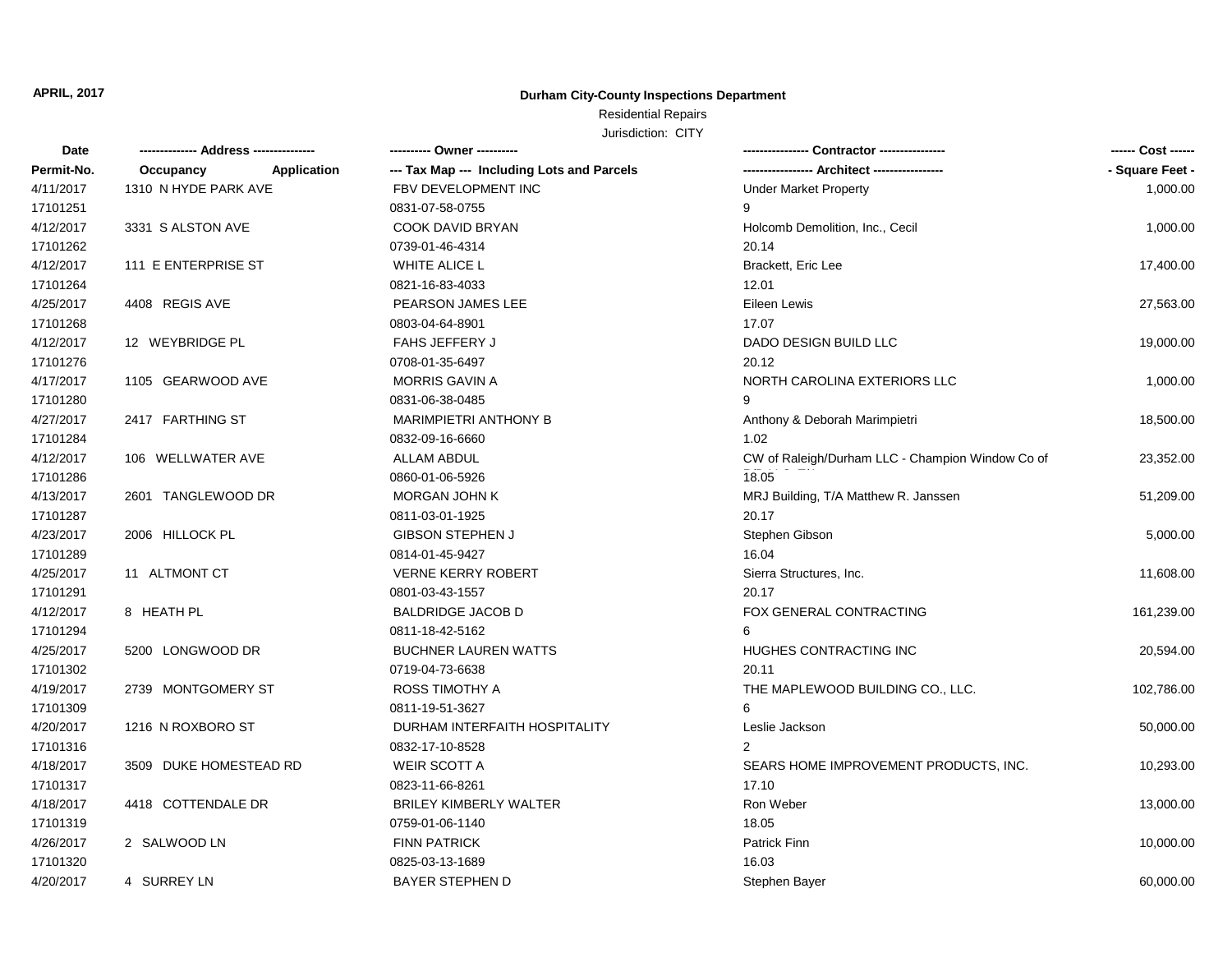## **Durham City-County Inspections Department**

# Residential Repairs

| Date       |                     |             | ---------- Owner ----------                |                                   | ------ Cost ------ |
|------------|---------------------|-------------|--------------------------------------------|-----------------------------------|--------------------|
| Permit-No. | Occupancy           | Application | --- Tax Map --- Including Lots and Parcels | --- Architect ------------        | - Square Feet -    |
| 17101321   |                     |             | 0719-02-78-6979                            | 20.07                             |                    |
| 4/18/2017  | 5205 LONGWOOD DR    |             | DRAGO STEPHAN J                            | Claudio Hortoneda                 | 1,200.00           |
| 17101322   |                     |             | 0719-04-73-5493                            | 20.11                             |                    |
| 4/18/2017  | 315 GRAY AVE        |             | <b>COURTNEY PAUL</b>                       | RTP Land Development LLC          | 29,500.00          |
| 17101323   |                     |             | 0831-05-18-6791                            | 9                                 |                    |
| 4/18/2017  | 114 DAVIDSON AVE    |             | G G W & ASSOCIATES LLC                     | Grounds to Gable                  | 3,362.00           |
| 17101324   |                     |             | 0832-09-25-1545                            | 1.01                              |                    |
| 4/18/2017  | 1912 ESSEX RD       |             | POLANCO CECILIA S                          | Jose Polanco                      | 20,000.00          |
| 17101325   |                     |             | 0832-20-70-8783                            | 10.02                             |                    |
| 4/26/2017  | 1901 BUFFALO WAY    |             | GUEVARA AIDA E RAMIREZ                     | Rodolfo Romero                    | 3,000.00           |
| 17101326   |                     |             | 0842-01-36-7731                            | 18.01                             |                    |
| 4/18/2017  | 1702 DELAWARE AVE   |             | COWARD WILBORN IV                          | Dreps Construction, LLC, Matt     | 12,600.00          |
| 17101327   |                     |             | 0822-06-37-4645                            | 4.01                              |                    |
| 4/26/2017  | 121 BRADLEY CIR     |             | DILLARD JAMES H                            | <b>DANIEL RIOS</b>                | 125,000.00         |
| 17101332   |                     |             | 0728-04-71-4335                            | 20.13                             |                    |
| 4/17/2017  | 1107 SPRUCE ST      |             | <b>GOLD LEAF VENTURES LLC</b>              | <b>DANIEL RIOS</b>                | 1,000.00           |
| 17101333   |                     |             | 0831-07-57-3794                            | 9                                 |                    |
| 4/20/2017  | 5408 RAVENSWOOD PL  |             | FOUREMAN JASON RICHARD                     | FS, LLC                           | 6,900.00           |
| 17101335   |                     |             | 0729-04-91-1862                            | 20.10                             |                    |
| 4/20/2017  | 903 E OAK DR        |             | SAYLOR KEVIN MICHAEL                       | HEALTHY HOME RESTORATION          | 6,490.00           |
| 17101336   |                     |             | 0813-03-03-2865                            | 17.07                             |                    |
| 4/18/2017  | 9 TEAKWOOD CT       |             | <b>HOWELL GREGORY</b>                      | FOUNDATION XPERTS, LLC            | 2,210.00           |
| 17101338   |                     |             | 0729-03-23-0029                            | 20.11                             |                    |
| 4/26/2017  | 2624 CHAPEL HILL RD |             | HUFFINES SUE LEAMING                       | <b>Advanced Structural Repair</b> | 15,405.00          |
| 17101339   |                     |             | 0811-20-80-8940                            | 6                                 |                    |
| 4/25/2017  | 3203 MOSSDALE AVE   |             | <b>BURNETTE CARRIE N</b>                   | NEVILLE, JAMES W.                 | 11,500.00          |
| 17101352   |                     |             | 0810-11-76-1136                            | 20.15                             |                    |
| 4/18/2017  | 1508 W CLUB BLVD    |             | <b>REHAB CREW INC THE</b>                  | MaryKate Construction, LLC        | 1,000.00           |
| 17101355   |                     |             | 0822-10-45-7220                            | 3.01                              |                    |
| 4/19/2017  | 3804 CHURCHILL CIR  |             | ALEXANDER BRUCE L                          | Raleigh WaterProofing             | 5,000.00           |
| 17101356   |                     |             | 0719-01-29-8239                            | 20.08                             |                    |
| 4/18/2017  | 3913 CHIPPENHAM RD  |             | VAN LANDINGHAM KEVAN EPES SR               | HOMECRAFTER INC.                  | 22,400.00          |
| 17101357   |                     |             | 0719-01-08-2605                            | 20.08                             |                    |
| 4/26/2017  | 709 HOLLOWAY ST     |             | INNOVATIVE HOME INVESTMENT LLC             | Mattocks, Steve Nash              | 12,000.00          |
| 17101367   |                     |             | 0831-10-27-9154                            | 11                                |                    |
| 4/26/2017  | 1305 SEDGEFIELD ST  |             | <b>WYATT WILLIAM PAUL</b>                  | W. Paul Wyatt                     | 10,400.00          |
| 17101368   |                     |             | 0822-10-45-5964                            | 3.01                              |                    |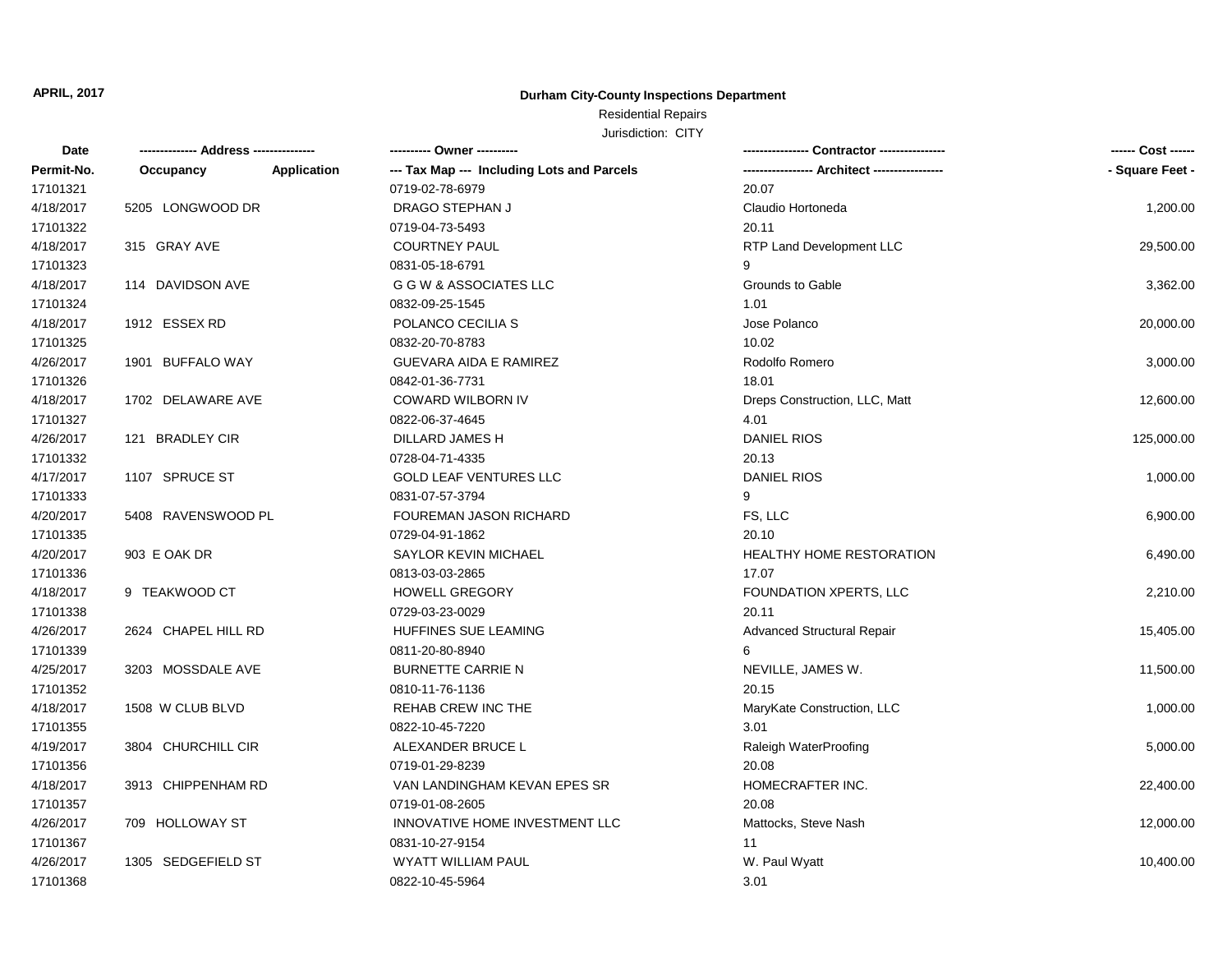## **Durham City-County Inspections Department**

# Residential Repairs

| Date       |                          | ---------- Owner ----------                |                                        | ------ Cost ------ |
|------------|--------------------------|--------------------------------------------|----------------------------------------|--------------------|
| Permit-No. | Application<br>Occupancy | --- Tax Map --- Including Lots and Parcels |                                        | - Square Feet -    |
| 4/26/2017  | 100 WOOD VALLEY CT       | NEUVIRTH KENNETH J                         | SAWYER, BRIAN                          | 5,820.00           |
| 17101369   |                          | 0729-03-34-9140                            | 20.10                                  |                    |
| 4/25/2017  | 3712 DOVER RD            | GOLDMAN DAVID JASON                        | <b>CREATIVE OF GREENSBORO</b>          | 85,000.00          |
| 17101372   |                          | 0719-01-39-9393                            | 20.08                                  |                    |
| 4/19/2017  | 113 SWIFT CREEK XING     | TOLL NC LP                                 | MK STICKBUILDERS LLC                   | 11,500.00          |
| 17101377   |                          | 0717-02-65-1287                            | 20.12                                  |                    |
| 4/25/2017  | 3517 WESTOVER RD         | <b>BAKER THOMAS</b>                        | <b>Thomas Baker</b>                    | 123,000.00         |
| 17101379   |                          | 0810-17-20-3297                            | 20.08                                  |                    |
| 4/26/2017  | 5034 BUTTERNUT RD        | FOX MICHAEL P                              | <b>CUSTOM QUALITY CARPENTRY LLC.</b>   | 113,000.00         |
| 17101381   |                          | 0709-01-37-0163                            | 20.18                                  |                    |
| 4/27/2017  | 5601 LACY RD             | RADOJKOVIC MILOS                           | Milos Radojkovic                       | 2,000.00           |
| 17101384   |                          | 0729-04-70-3429                            | 20.10                                  |                    |
| 4/19/2017  | 310 EDWARD ST            | <b>DEWN LLC</b>                            | NEW BEGINNINGS OUTREACH CDC            | 1,000.00           |
| 17101390   |                          | 0832-18-20-5397                            | $\overline{2}$                         |                    |
| 4/27/2017  | 3009 KENAN RD            | <b>MALDONADO RAUL</b>                      | Raul Maldonado Martinez                | 9,350.00           |
| 17101391   |                          | 0823-15-63-8761                            | 17.05                                  |                    |
| 4/25/2017  | 2529 ROCHELLE ST         | <b>FAIRCHILD SUSAN</b>                     | Glasgow Design Build, LLC              | 1,600.00           |
| 17101394   |                          | 0841-10-25-9832                            | 18.02                                  |                    |
| 4/26/2017  | 126 SOLTERRA WAY         | <b>LINK THOMAS</b>                         | Thomas Link                            | 72,000.00          |
| 17101396   |                          | 0801-03-23-4118                            | 20.17                                  |                    |
| 4/26/2017  | 3614 WESTOVER RD         | <b>GUNNELLS MICHAEL</b>                    | Rising Sun Pools, Incorporated         | 46,444.00          |
| 17101399   |                          | 0810-18-21-6137                            | 20.08                                  |                    |
| 4/25/2017  | 603 S ALSTON AVE         | JOYNER ENTERPRISES INC                     | ANDRE ALLEN                            | 1,000.00           |
| 17101401   |                          | 0831-17-21-3976                            | 14                                     |                    |
| 4/25/2017  | 1014 N BUCHANAN BLVD     | MCNEILL KIMBERLY K                         | Cornerstone Foundation Repair          | 6,000.00           |
| 17101403   |                          | 0822-15-64-1113                            | 3.01                                   |                    |
| 4/25/2017  | 1315 TUCKER ST           | SPIER INVESTMENTS LLC                      | Gallivan Home Builders, Inc.           | 1,000.00           |
| 17101404   |                          | 0831-06-29-6411                            | 9                                      |                    |
| 4/25/2017  | 1516 S ROXBORO ST        | MADISON TRUST CO CUSTODIAN                 | Holcomb Demolition, Inc., Cecil        | 1,000.00           |
| 17101405   |                          | 0821-20-71-6220                            | 13.03                                  |                    |
| 4/25/2017  | 1514 S ROXBORO ST        | <b>BASS ALBERNARD JR</b>                   | Holcomb Demolition, Inc., Cecil        | 1,000.00           |
| 17101406   |                          | 0832-17-11-9788                            | $\overline{2}$                         |                    |
| 4/27/2017  | 3712 DOVER RD            | GOLDMAN DAVID JASON                        | HALLYBURTON, ROBERT S.                 | 1,180,000.00       |
| 17101425   |                          | 0719-01-39-9393                            | 20.08                                  |                    |
| 4/26/2017  | 1530 SEDWICK RD          | <b>BOSWELL HUNTER R</b>                    | <b>Fair Trade Carpentry</b>            | 27,600.00          |
| 17101434   |                          | 0727-02-87-8122                            | 20.13                                  |                    |
| 4/26/2017  | 1813 UNIVERSITY DR       | MURCHIE SUSAN MARIE                        | W. D. OSBORNE GENERAL CONTRACTOR, INC. | 16,000.00          |